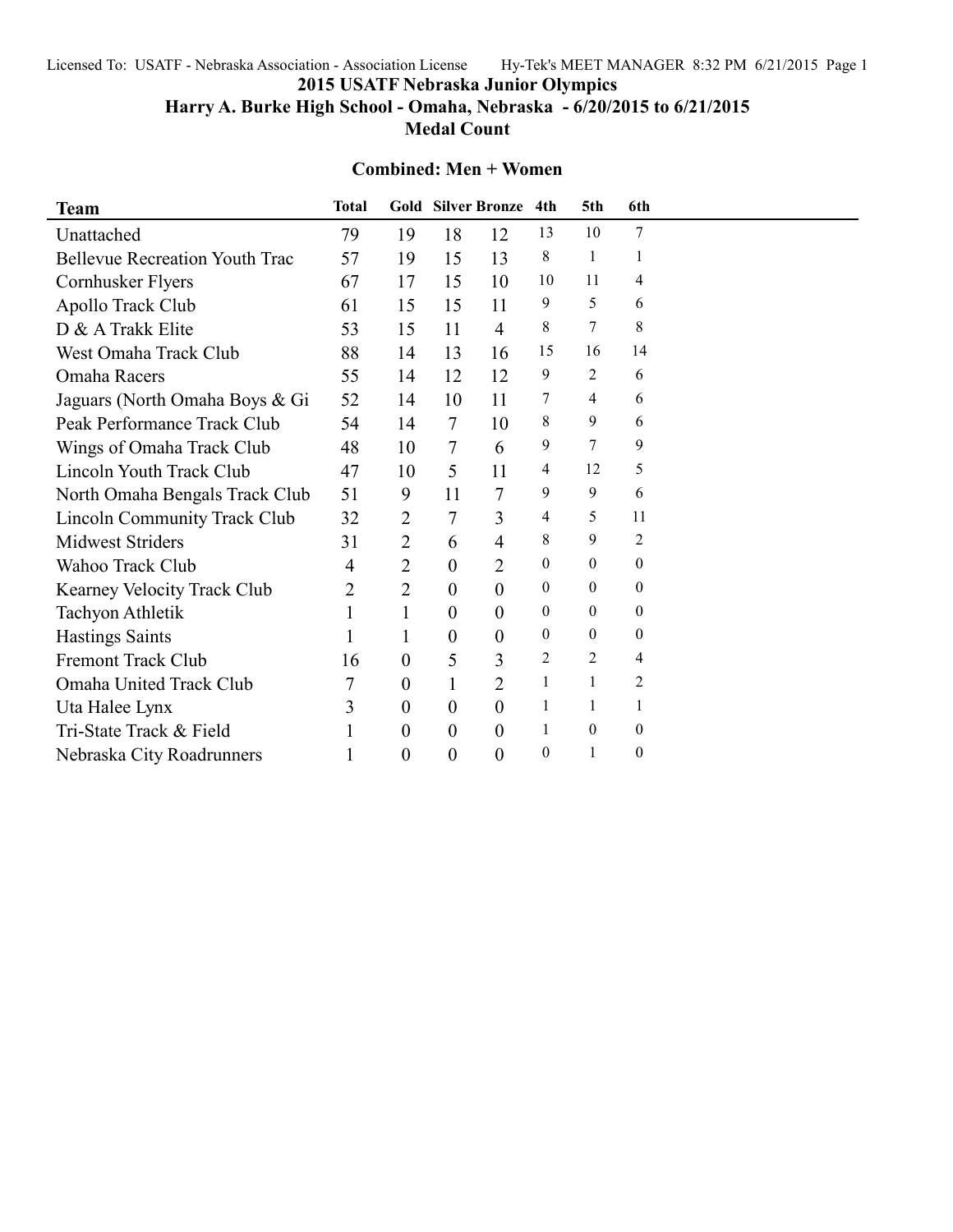Licensed To: USATF - Nebraska Association - Association License Hy-Tek's MEET MANAGER 8:32 PM 6/21/2015 Page 2

**2015 USATF Nebraska Junior Olympics**

# **Harry A. Burke High School - Omaha, Nebraska - 6/20/2015 to 6/21/2015 Medal Count**

# **Men**

| <b>Team</b>                           | <b>Total</b> |                  |                | <b>Gold Silver Bronze</b> | 4th            | 5th            | 6th            |  |
|---------------------------------------|--------------|------------------|----------------|---------------------------|----------------|----------------|----------------|--|
| <b>Bellevue Recreation Youth Trac</b> | 24           | 12               | 5              | 4                         | 3              | $\theta$       | $\theta$       |  |
| D & A Trakk Elite                     | 43           | 11               | 11             | 4                         | 5              | 6              | 6              |  |
| Unattached                            | 55           | 10               | 12             | 8                         | 12             | 7              | 6              |  |
| Cornhusker Flyers                     | 25           | 7                | 6              | 5                         | 4              | 1              | 2              |  |
| Lincoln Youth Track Club              | 35           | 7                | $\overline{4}$ | 8                         | 4              | 9              | 3              |  |
| West Omaha Track Club                 | 41           | 6                | $\tau$         | 6                         | 8              | 9              | 5              |  |
| Wings of Omaha Track Club             | 28           | 6                | 5              | 5                         | 6              | 3              | 3              |  |
| Jaguars (North Omaha Boys & Gi        | 21           | 6                | 4              | 4                         | 3              | 2              | $\overline{2}$ |  |
| Peak Performance Track Club           | 26           | 6                | 3              | 5                         | 5              | 5              | 2              |  |
| Apollo Track Club                     | 21           | 5                | 7              | $\overline{2}$            | 3              | 2              | 2              |  |
| Omaha Racers                          | 23           | 4                | 5              | $\overline{7}$            | 3              |                | 3              |  |
| North Omaha Bengals Track Club        | 23           | 3                | 5              | 5                         | 2              | 4              | 4              |  |
| <b>Kearney Velocity Track Club</b>    | 2            | $\overline{2}$   | 0              | $\overline{0}$            | $\theta$       | $\theta$       | $\theta$       |  |
| <b>Midwest Striders</b>               | 9            | $\mathbf{1}$     | $\overline{0}$ | $\overline{2}$            | 1              | 4              |                |  |
| <b>Hastings Saints</b>                |              |                  | $\theta$       | $\overline{0}$            | $\theta$       | $\theta$       | $\theta$       |  |
| Wahoo Track Club                      |              | 1                | 0              | 0                         | $\mathbf{0}$   | $\theta$       | $\theta$       |  |
| <b>Fremont Track Club</b>             | 15           | $\boldsymbol{0}$ | 4              | 3                         | 2              | 2              | 4              |  |
| <b>Lincoln Community Track Club</b>   | 15           | $\boldsymbol{0}$ | 3              | $\overline{2}$            | $\overline{2}$ | $\overline{2}$ | 6              |  |
| Omaha United Track Club               | 3            | $\boldsymbol{0}$ | $\overline{0}$ |                           | $\theta$       |                |                |  |
| Tri-State Track & Field               |              | $\theta$         | $\overline{0}$ | $\overline{0}$            | 1              | $\theta$       | $\theta$       |  |
| Nebraska City Roadrunners             |              | $\boldsymbol{0}$ | $\overline{0}$ | 0                         | $\theta$       |                | $\theta$       |  |